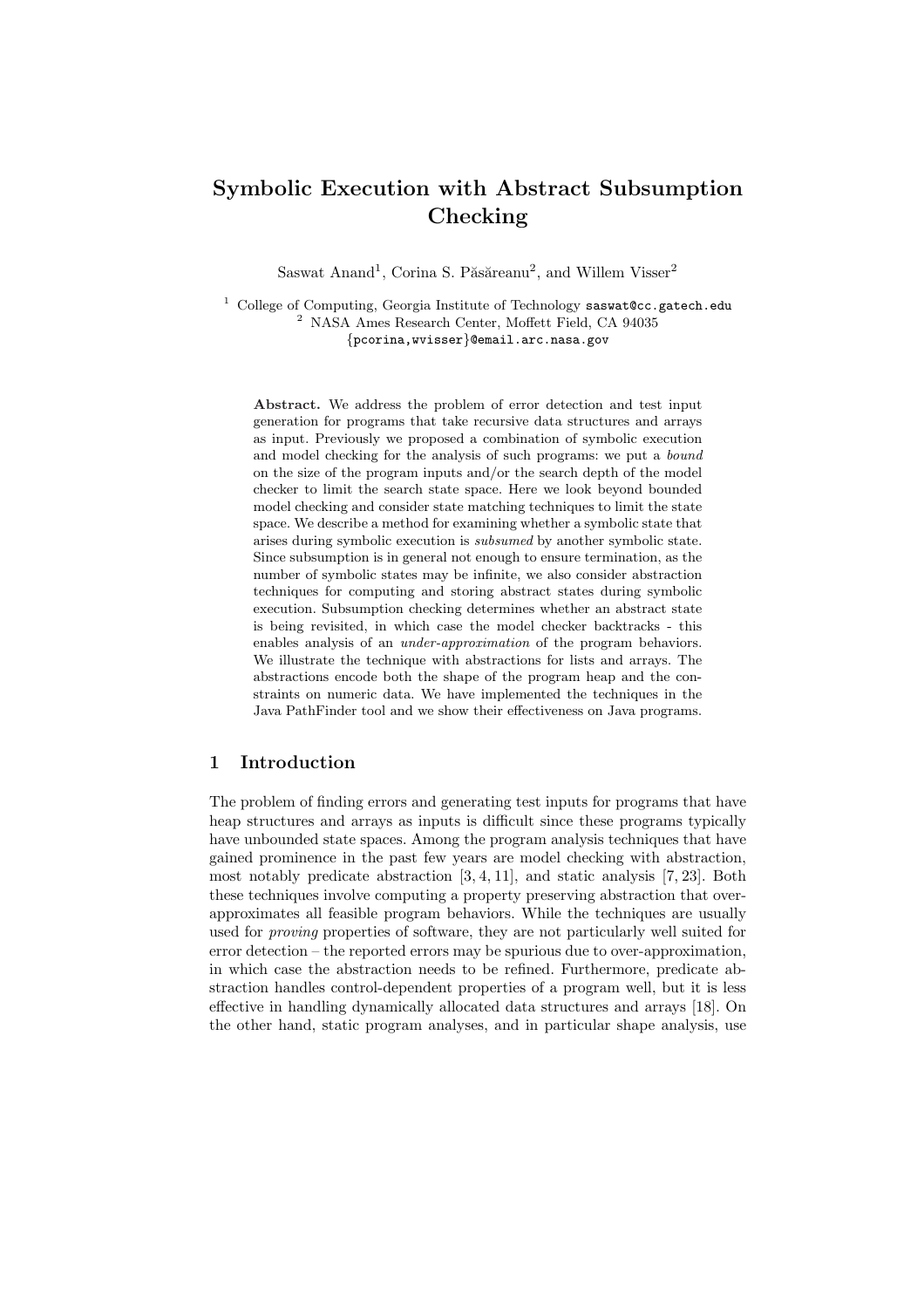powerful shape abstractions that are especially designed to model properties of unbounded recursive heap structures and arrays, often ignoring the numeric program data. A drawback is that, unlike model checking, static analyses typically don't report counter-examples exhibiting errors.

We propose an alternative approach that enables discovery of errors in programs that manipulate recursive data structures and arrays, as well as numeric data. The approach uses symbolic execution to execute programs on uninitialized inputs and it uses model checking to systematically explore the program paths and to report counter-examples that are guaranteed to be feasible. We use abstractions to compute *under-approximations* of the feasible program behaviors, hence counter-examples to safety properties are preserved. Our abstractions encode information about the shape of the program heap (as in shape analysis) and the constraints on the numeric data.

We build upon our previous work where we proposed a combination of symbolic execution and model checking for analyzing programs with complex inputs [14, 19]. The approach handles dynamically allocated data, arrays, numeric constraints and concurrency. In that work we put a bound on the input size and (or) the search depth of the model checker. Here we look beyond bounded model checking and we study state matching techniques to limit the state space search. We propose a technique for checking when a symbolic state is subsumed by another symbolic state. The technique handles un-initialized (or partially initialized) data structures and arrays. Constraints on numeric program data are handled with the help of an off-the-shelf decision procedure. Subsumption is used to determine when a symbolic state is revisited, in which case the model checker backtracks, thus pruning the state space search.

Even with subsumption, the number of symbolic states may still be unbounded. We therefore define abstraction mappings to be used during state matching. More precisely, for each explored state, the model checker computes and stores an abstract version of the state, as specified by the abstraction mappings. Subsumption checking then determines if an abstract state is being revisited. This effectively explores an under-approximation of the (feasible) paths through the program. We illustrate symbolic execution with abstract subsumption checking for singly linked lists and arrays. Our abstractions are similar to the ones used in shape analysis: they are based on the idea of *summarizing* heap objects that have common properties, for example, summarizing list elements on unshared list segments not pointed to by local variables [18].

To the best of our knowledge, this is the first time shape abstractions are used in software model checking, with the goal of error detection. We summarize our contributions as follows:  $(i)$  Method for comparing symbolic states, which takes into account uninitialized data. The method handles recursive structures, arrays and constraints on numeric data. The method is incorporated in our framework that performs symbolic execution during model checking. (ii) Abstractions for lists and arrays that encode the shape of the heap and the numeric constraints for the data stored in the summarized objects. *(iii)* Implementation in the Java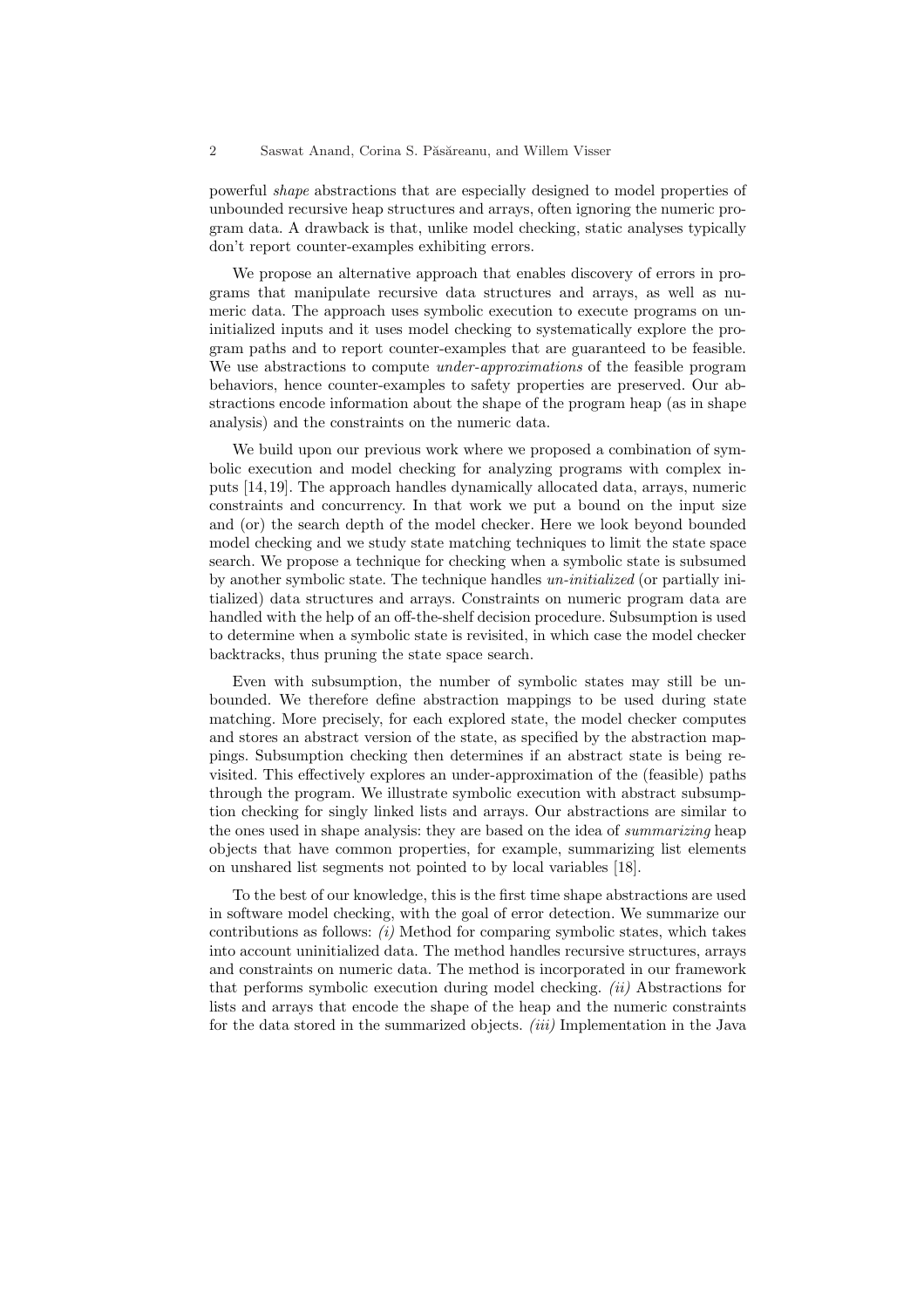PathFinder tool and examples illustrating the application of the framework on Java programs.

Related Work Our work follows a recent trend in software model checking, which proposes under-approximation based abstractions for the purpose of falsification  $[1, 2, 12, 21]$ . These methods are complementary to the usual overapproximation based abstraction techniques, which are geared towards proving properties. There are some important differences between our work and  $[1, 2, 12, 21]$ . The works presented in  $[12, 21]$  address analysis of closed programs, not programs with inputs as we do here, and use abstraction mappings for state matching during concrete execution, not symbolic execution. Moreover, the approaches presented in [12,21] do not address abstractions for recursive data structures and arrays. The approach presented in [1, 2] uses predicate abstraction to compute under-approximations of programs. In contrast, we use symbolic execution and shape abstractions with the goal of error detection. And unlike  $[1,2]$ and also over-approximation based predicate abstraction techniques, which require the a priori computation of the abstract program transitions, regardless of the size of the reachable state space, our approach uses abstraction only during state matching and it involves only the reachable states under analysis.

In previous work [20] we developed a technique for finding guaranteed feasible counter-examples in abstracted Java programs. That work addresses simple numeric abstractions (not shape abstractions as we do here) and it did not use symbolic execution for program analysis.

Program analysis based on symbolic execution has received a lot of attention recently, e.g. [8,15,24] - however all these approaches don't address state matching. Symstra [26] uses symbolic execution over numeric data and subsumption checking for test generation; we generalize that work with subsumption for uninitialized complex data; in addition, we use abstraction to further reduce the explored symbolic state space.

The works in [18,27] propose abstractions for singly linked lists that are similar to the one described in this paper; however, unlike ours, these abstractions don't account for the numeric data stored in the summarized list elements. Recent work for summarizing numeric domains [9,10] addresses that in the context of arrays and recursive data structures. The work presented in [5] proposes to use predicate abstraction based model checking to programs that manipulate heap structures. However, these approaches use over-approximation based abstractions and it is not clear how to generate feasible counter-examples that expose errors.

## 2 Background

**Java PathFinder** JPF [13, 25] is an explicit-state model checker for Java programs that is built on top of a custom-made Java Virtual Machine (JVM). By default, JPF stores all the explored states, and it backtracks when it visits a previously explored state. Alternatively, the user can customize the search (by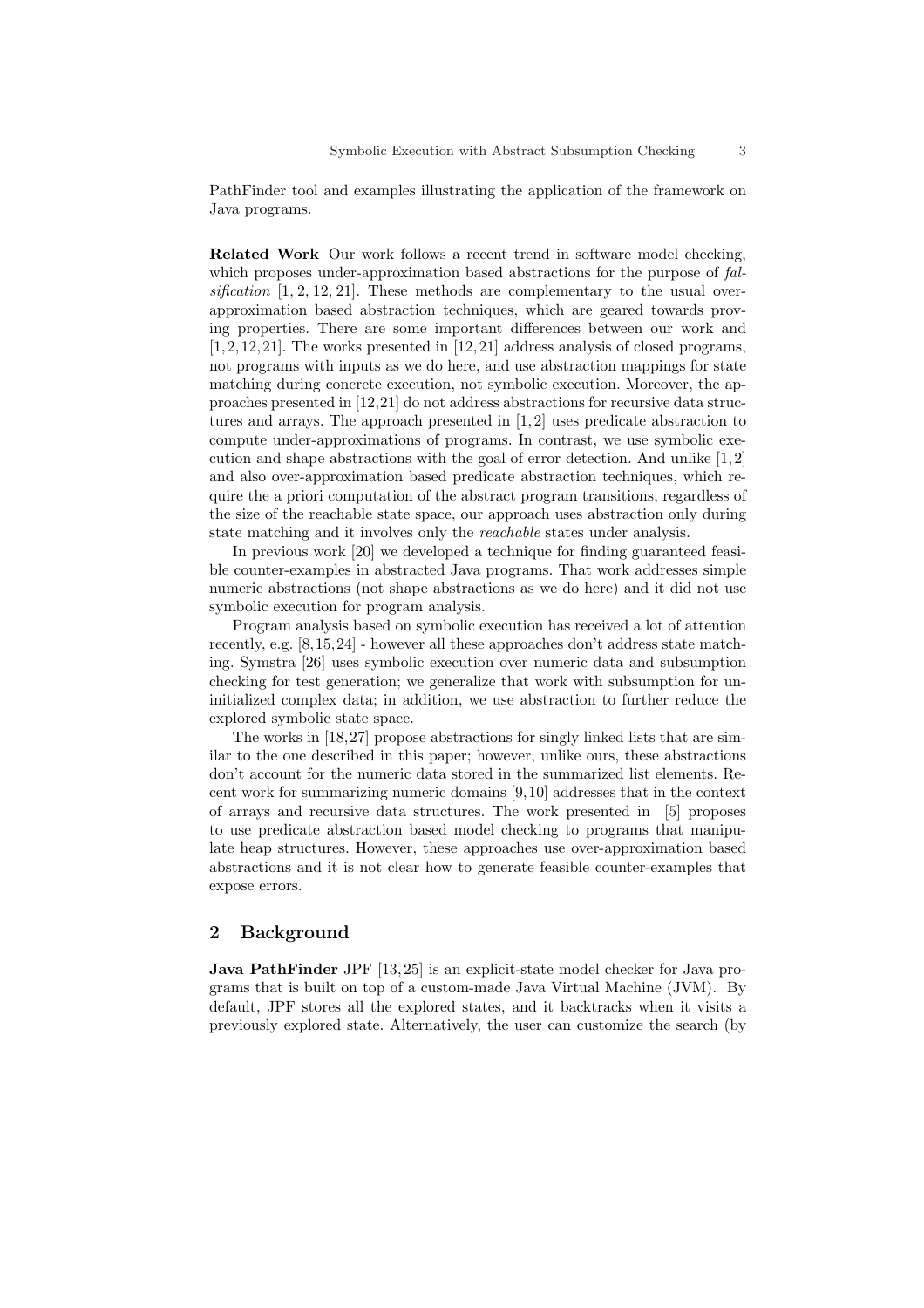forcing the search to backtrack on user-specified conditions) and it can specify what part of the state (if any) to be stored and used for matching. We used these features to implement (abstract) subsumption checking.

Symbolic Execution in Java PathFinder Symbolic execution [16] allows one to analyze programs with un-initialized inputs. The main idea is to use *symbolic* values, instead of actual (concrete) data, as input values and to represent the values of program variables as symbolic expressions. As a result, the outputs computed by a program are expressed as a function of the symbolic inputs.

The state of a symbolically executed program includes the (symbolic) values of program variables, a path condition (PC) and a program counter. The path condition accumulates constraints which the inputs must satisfy in order for an execution to follow the corresponding path.

In previous work [14,19], we extended JPF to perform symbolic execution for Java programs. The approach handles recursive data structures, arrays, numeric data and concurrency. Programs are instrumented to enable JPF to perform symbolic execution; concrete types are replaced with corresponding symbolic types and concrete operations are replaced with calls to methods that implement corresponding operations on symbolic expressions<sup>3</sup>. Whenever a path condition is updated, it is checked for satisfiability using an appropriate decision procedure. We use the Omega library [22] for linear integer constraints, but other decision procedures can be used. If the path condition is unsatisfiable, the model checker backtracks. Note that if the satisfiability of the path condition cannot be determined (i.e., as it may be undecidable), the model checker still backtracks. Therefore, the model checker explores only feasible program behaviors, and all counterexamples to safety properties are preserved.

As described in [14], the approach is used for finding counterexamples to safety properties and for test input generation. For every counterexample, the model checker reports the input heap configuration (encoding constraints on reference fields and array indices), the numeric path condition (and a satisfying solution), and thread scheduling, which can be used to reproduce the error.

Lazy Initialization Symbolic execution of a method is started with inputs that have un-initialized fields; lazy initialization is used to assign values to these fields, i.e., fields are initialized when they are first accessed during the method's symbolic execution. This allows symbolic execution of methods without requiring an a priori bound on the number of input objects.

When the execution accesses an un-initialized reference field, the algorithm nondeterministically initializes the field to *null*, to a reference to a new object with uninitialized fields, or to a reference of an object created during a prior field initialization; this systematically treats aliasing.

 $3$  The interested reader is referred to  $[14]$  for a detailed description of the code instrumentation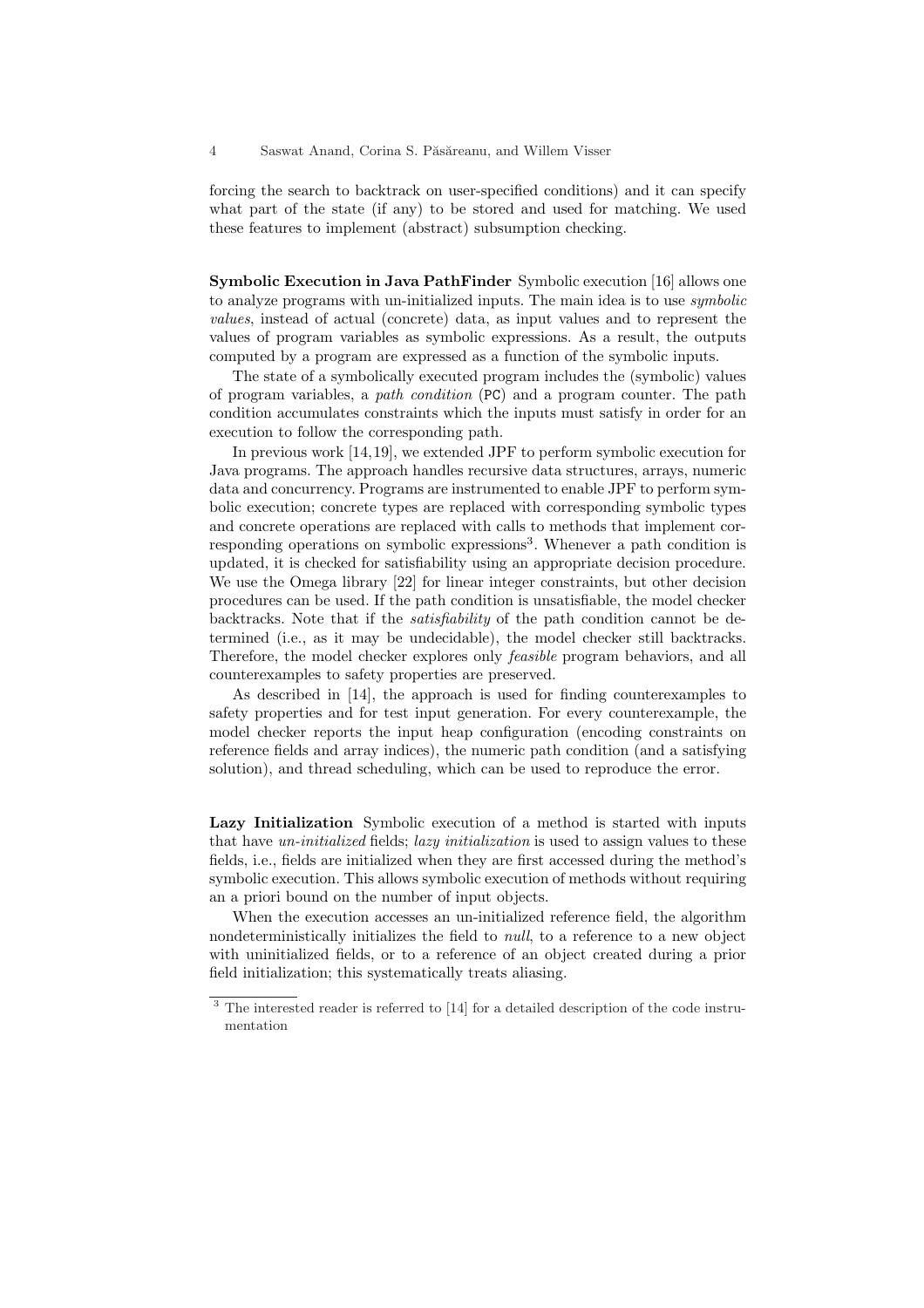```
class Node {
   int elem;
   Node next; ...
   Node find( int v ){
1: Node n = this;
2: while( n != null ){
3: if(n.elem > v) return n;
4: n = n.next:
     }
5: return null;
  }}
```
Fig. 1. Example illustrating symbolic execution with abstract subsumption checking

Lazy initialization for arrays proceeds in a similar way. Input arrays are represented by a collection of initialized array cells and a symbolic value representing the array's length. Each cell has a symbolic *index* and a symbolic *elem* value. When symbolic execution accesses an un-initialized cell, it initializes it nondeterministically to a new cell or to a cell that was created during a prior initialization; the path condition is updated with constraints that ensure that the index is within the array bounds and index of the the cell equals to the index that was accessed.

Method preconditions are used during lazy initialization to ensure that the method is executed only on valid inputs.

## 3 Example

We illustrate symbolic execution with abstract subsumption checking on the example from Figure 1. Class Node implements singly-linked lists of integers; fields elem and next represent, respectively, the node's value and a reference to the next node in the list. Method find returns the first node in the list whose elem field is greater than v. Let us assume for simplicity that the method has as precondition that the input list (pointed to by this) is non-empty and acyclic. We check if null pointer exceptions can be thrown in this program.

Figure 2 illustrates the paths that are generated during the symbolic execution of method find (we have omitted some intermediate states). Each symbolic state consists of a heap structure and the path condition (PC) accumulated along the execution path. Branching corresponds to a nondeterministic choice that is introduced to build a path condition or to handle aliasing, during lazy initialization. A "cloud" indicates that the segment of the list pointed to by the next field is not yet initialized. The heap structures represent constraints on program variables and reference fields, e.g. the structure in  $s_1$  represents all the lists that have at least one (non-null) element such that **n** points to the head of the list.

The (symbolic) state space for this example is infinite and there is no subsumption between the generated symbolic states. However, if we use abstraction,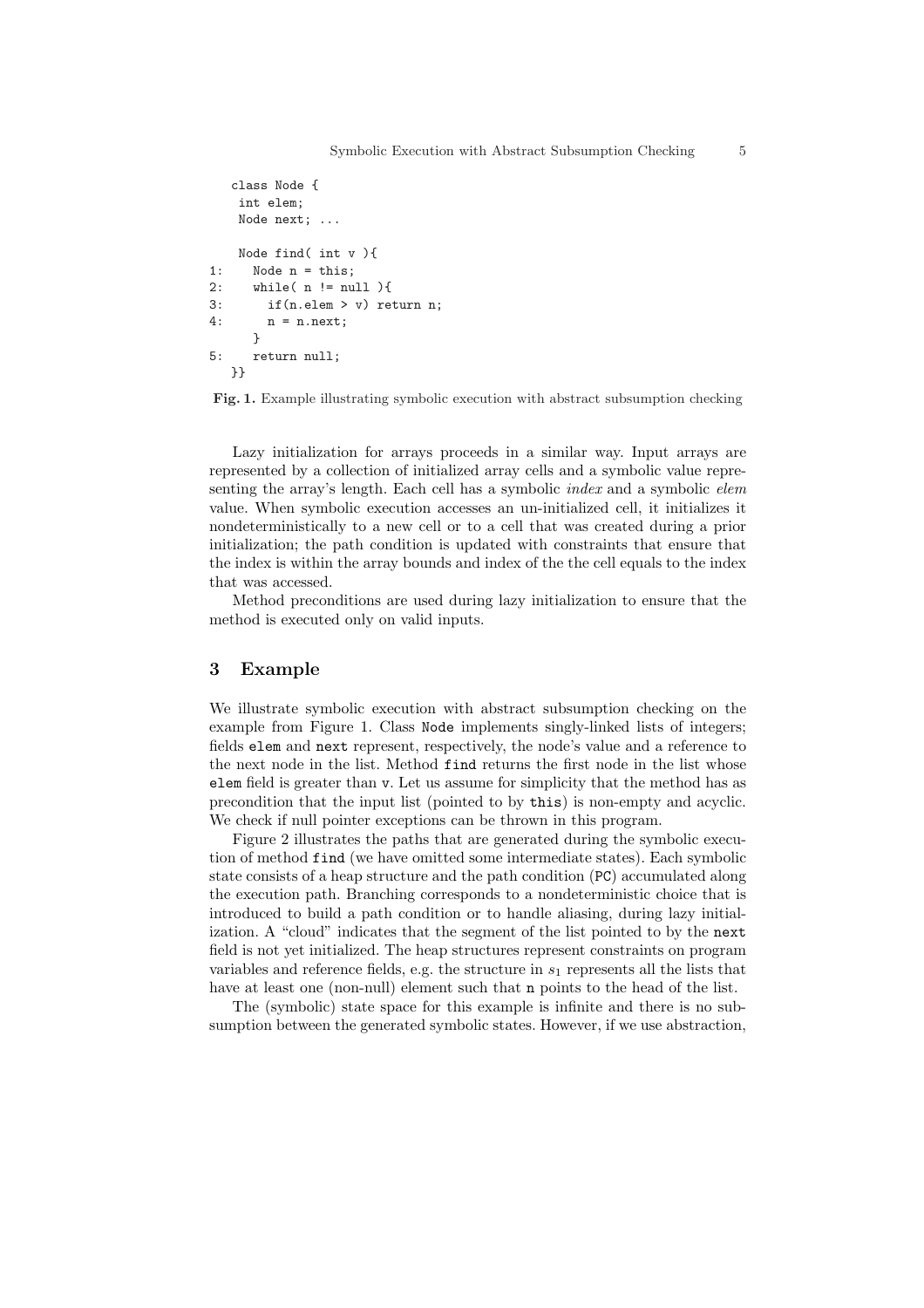

Fig. 2. State space generated during symbolic execution of find (excerpts)

the symbolic state space becomes finite. The list abstraction summarizes contiguous node segments that are not pointed to by local variables into a summary node. Since the number of local variables is finite, the number of abstract heap configurations is also finite. For the example, two nodes in state  $s_{12}$  are mapped to a summary node. As a result, the abstract state is subsumed by previously stored state  $s_8$ , at which point the model checker backtracks. The analysis terminates reporting that there are no null pointer exceptions. Note that due to abstract matching, the model checker might miss feasible behaviors. However, for this example, the abstraction is in fact  $exact$  – there is no loss of precision due to abstraction (all the successors of  $s_{12}$  are abstracted to states that are subsumed by the states depicted in Figure 2).

# 4 Subsumption for Symbolic States

In this section we describe a method for comparing symbolic states. This method is used in our framework for state matching, during symbolic execution. The method is also used for comparing abstracted symbolic states (as described in the next section).

Symbolic states represent multiple concrete states, therefore state matching involves checking *subsumption* between states. A symbolic state  $s_1$  subsumes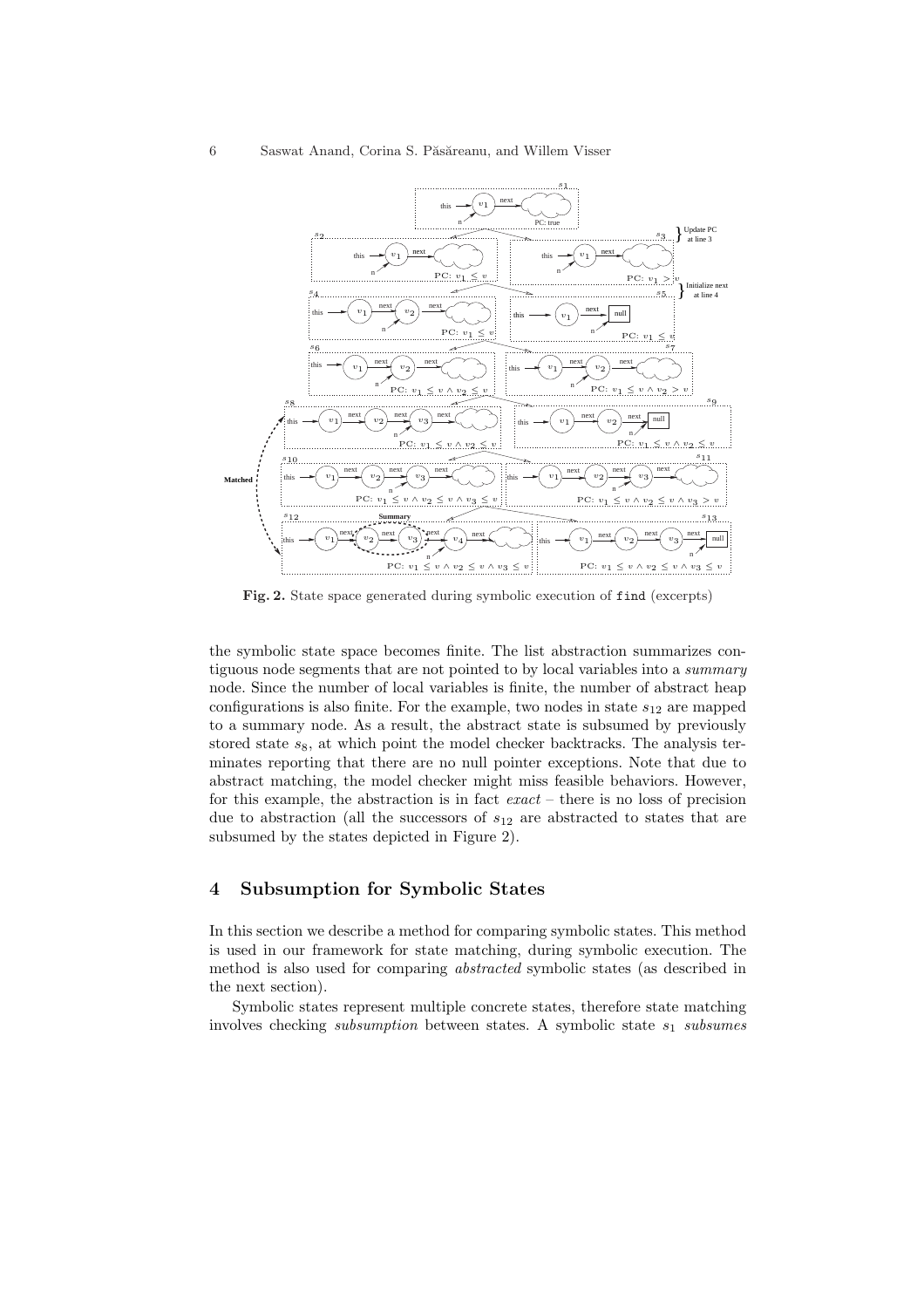another symbolic state  $s_2$ , if the set of concrete states represented by  $s_1$  contains the set of concrete states represented by  $s_2$ .

Symbolic State Representation A symbolic state  $s$  consists of a *symbolic* heap configuration  $H$  and a path condition  $PC$ . The symbolic state also contains the program counter and thread scheduling information, which we ignore here for simplicity. Heap configurations may be partially initialized (i.e., they contain "clouds"). Let  $R$  and  $F$  denote the set of all reference variables and object fields in the program respectively. We also assume that heap configurations are garbage free.

**Definition 1.** A symbolic heap configuration  $H$  is a graph represented by a tuple  $(N, E)$ . N is the set of nodes in the graph, where each node corresponds to a heap cell or to a reference program variable.  $N = N_O \cup R \cup \{\text{null}, \text{uninit}\}\$  where:

- null and uninit<sup>4</sup> are distinguished nodes that represent respectively,  $null$  and objects not yet initialized.
- $N_O$  is the set of nodes representing dynamically allocated objects.

E is the set of edges in H such that  $E = E_F \cup E_R$  where:

- $-E_F \subseteq (N_O \times F \times (N \setminus R))$  represent selector field edges. An edge  $(n_1, f, n_2) \in$  $E_F$  denotes that field f of the object represented by  $n_1$  points to the object represented by  $n_2$ .
- $-E_R \subseteq (R \times (N_O \cup \{null\}))$  represent points-to edges. An edge  $(r, n_1) \in E_R$ represents the fact that reference variable  $\bf{r}$  points to the object represented by  $n_1$ .

A symbolic heap configuration represents a potentially infinite number of concrete heaps through the *uninit* node. Let  $\gamma(H_S)$  denote all the concrete heaps H represented by  $H_S$ . For symbolic heaps  $H_2$ ,  $H_1$ :  $H_2$  subsumes  $H_1$  iff  $\gamma(H_1) \subseteq$  $\gamma(H_2)$ .

A symbolic state also includes the valuation for the primitive typed fields (described later in this section) and the program counter. We check subsumption only for states that have the same program counter; checking subsumption involves checking (1) subsumption for heap configurations (where we ignore the valuation of the primitive typed fields) and (2) valid implication between the numeric constraints encoded in the symbolic states.

Subsumption for Heap Configurations In order to check if a program state  $s_2 = (H_2, PC_2)$  subsumes another program state  $s_1 = (H_1, PC_1)$ , we first check if heap configuration  $H_2$  subsumes heap configuration  $H_1$ . Intuitively,  $H_2$  subsumes  $H_1$  if  $H_2$  is "more general" (i.e., represents more concrete heap configurations) than  $H_1$ . Subsumption for heap configurations is described in Algorithm 1.

<sup>&</sup>lt;sup>4</sup> uninit node and "cloud" are used interchangeably throughout the paper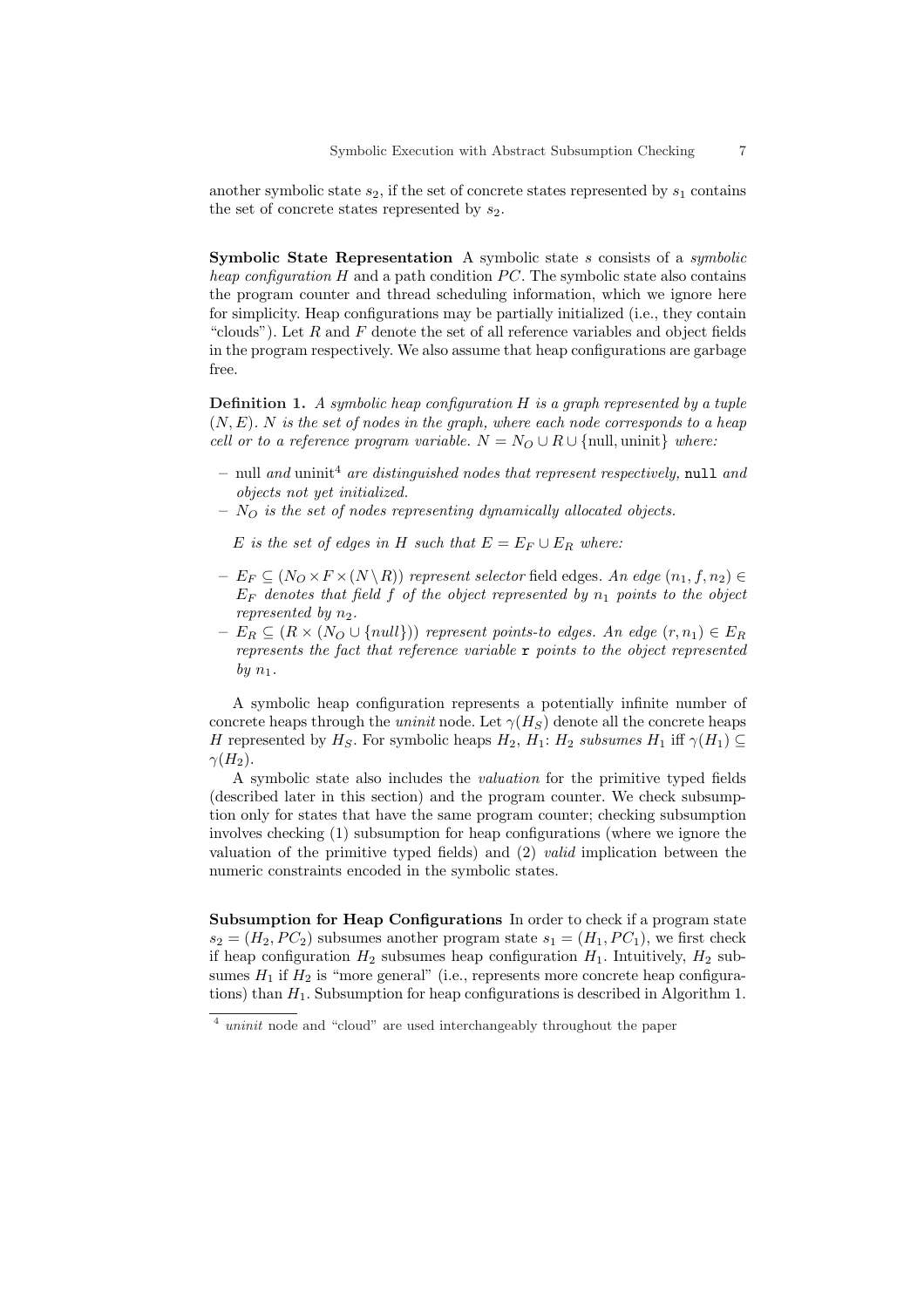**Data:** Heap Configurations  $H_1 = (N^{H_1}, E^{H_1}), H_2 = (N^{H_2}, E^{H_2})$ **Result:** true if  $H_2$  subsumes  $H_1$ , false otherwise; also builds labeling l for matched nodes  $wl_1 := \{ n \text{ such that } (r, n) \in E_R^{H_1} \}, wl_2 := \{ n \text{ such that } (r, n) \in E_R^{H_2} \};$ while  $wl_2$  is not empty do if  $wl_1$  is empty then return false;  $n_1 := \gcd(wl_1), n_2 := \gcd(wl_2);$ if  $n_2 = \text{uninit}$  then continue; if  $n_1 = \text{uninit}$  then return false; **if**  $(l(n_2) \neq null \vee l(n_1) \neq null) \wedge l(n_2) \neq l(n_1)$  then return false;  $\frac{1}{2}$  n<sub>1</sub>, n<sub>2</sub> matched before: \*/ if  $(l(n_2) \neq null \wedge l(n_1) = l(n_2)$  then continue; if  $n_1 = null \wedge n_2 = null$  then continue; if  $n_1 \neq null \wedge n_2 \neq null$  then  $l(n_2) := l(n_1) := new\_label()$ ; add successors of  $n_1$ ,  $n_2$  to  $wl_1$ ,  $wl_2$  respectively in the same order; end else return false; end if  $wl_1$  is not empty then return false; return true; Algorithm 1: Subsumption for Heap Configurations

The algorithm traverses the two heap graphs at the same time, in the same order, starting from the *roots* and trying to *match* the nodes in the two structures. Each of the reference variables from  $R$  represents a *root* of the heap. We impose an order on the reference variables and the heap graph is traversed from each of the roots in that order. The algorithm maintains two work lists  $wl_1$  and  $wl_2$  to record the visited nodes; the lists are initialized with the heap objects pointed to by the variables in  $R$ ; get and add are list operations that remove the first element and add an element to the end of the list, respectively.

The algorithm also labels the heap nodes during traversal, such that two matched nodes have the same unique label. These labels are used for checking state subsumption (as discussed below). Let  $l:(N_O^{H_1}\cup N_O^{H_2})\to \mathbb{L}\cup \{null\}$ , where L is a set of labels  $\{l_1, l_2, l_3...\}$ . If  $H_2$  subsumes  $H_1$  with a labelling l, we write  $H_2 \supseteq^{\ell} H_1$ . If the algorithm finds two nodes that cannot be matched, it returns false. Moreover, whenever an uninitialized  $H_2$  node is visited during traversal, the algorithm backtracks, i.e., successors of the node in  $H_1$  that matches this uninitialized node are not added to the worklist; the intuition is that a "cloud" in  $H_2$  can be matched with an arbitrary subgraph in  $H_1$ . However, an uninitialized node in  $H_1$  can only match an uninitialized node in  $H_2$ . Note that nodes in  $H_1$  which were not visited due to matching with uninitialized nodes are not labeled (i.e. they have *null* labels). As an example, Figure 3 shows the heap configurations for two matched lists and two unmatched binary trees. Figure 3 (left) illustrates the labeling for the two matched lists.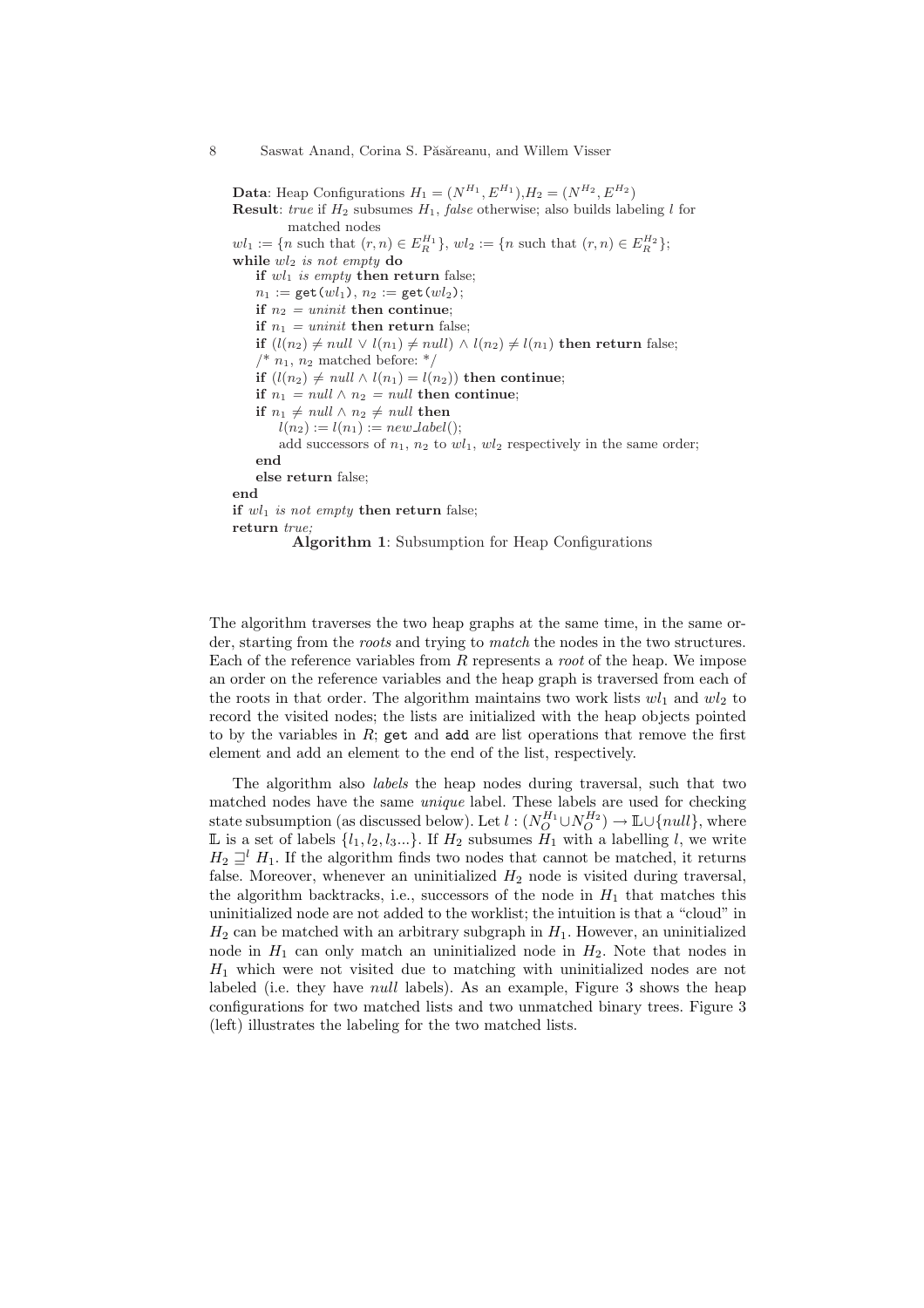

Fig. 3. Matched and unmatched heap configurations;  $l_1$  and  $l_2$  label matched nodes.

**Theorem 1.** If Algorithm 1 returns true and labeling l for inputs  $H_1$  and  $H_2$ then  $H_2 \sqsupseteq^l H_1$ .

Note that Algorithm 1 works on shapes represented as graphs that are deterministic, i.e. for each node, there is at most one outgoing edge for each selector field. Therefore, the algorithm applies to concrete heap shapes, symbolic heap shapes (with uninitialized "cloud" nodes) and abstractions for singly linked lists and arrays – as presented in the next section (since our abstractions preserve the deterministic nature of the heap).

Checking Validity of Numeric Constraints Shape subsumption is only a pre-requisite of state subsumption: we also need to compare the numeric data stored in the symbolic states. Let  $primfd(n)$  denote all the fields of node n that have primitive types. For the purpose of this paper, we consider only integer types, but other primitive types can be handled similarly, provided that we have appropriate decision procedures;  $val^S(n, f)$  denotes the (symbolic) value stored in the integer field  $f$  of node  $n$  in state  $S$ .

Definition 2. The "valuation" of a symbolic state s parameterized by labeling  $l : N_O \to \mathbb{N}$  is defined as:

$$
val(s,l) = \bigwedge_{\substack{n \in N_O s.t.l(n) \neq null \\ f \in primfd(n)}} fn(l(n),f) = val^s(n,f).
$$

Where  $fn(label, field)$  returns a fresh name that is unique to  $(label, field)$  pair.

Let  $v_s$  denote all the symbolic names that are used in symbolic state s; this includes both the values stored in the heap and the values that appear in the path condition. In order to check validity for the numeric constraints, we use existential quantifier elimination for these symbolic variables to obtain the numeric constraints for a symbolic state.

We are now ready to describe subsumption checking for symbolic states. A state  $s_1 = (H_1, PC_1)$  is subsumed by another state  $s_2 = (H_2, PC_2)$  (or  $s_2$ ) subsumes  $s_1$ ) if

- 1.  $H_2 \sqsupseteq^l H_1$  and
- 2.  $\exists v_{s_1}.val(s_1, l) \wedge PC_1 \Rightarrow \exists v_{s_2}.val(s_2, l) \wedge PC_2.$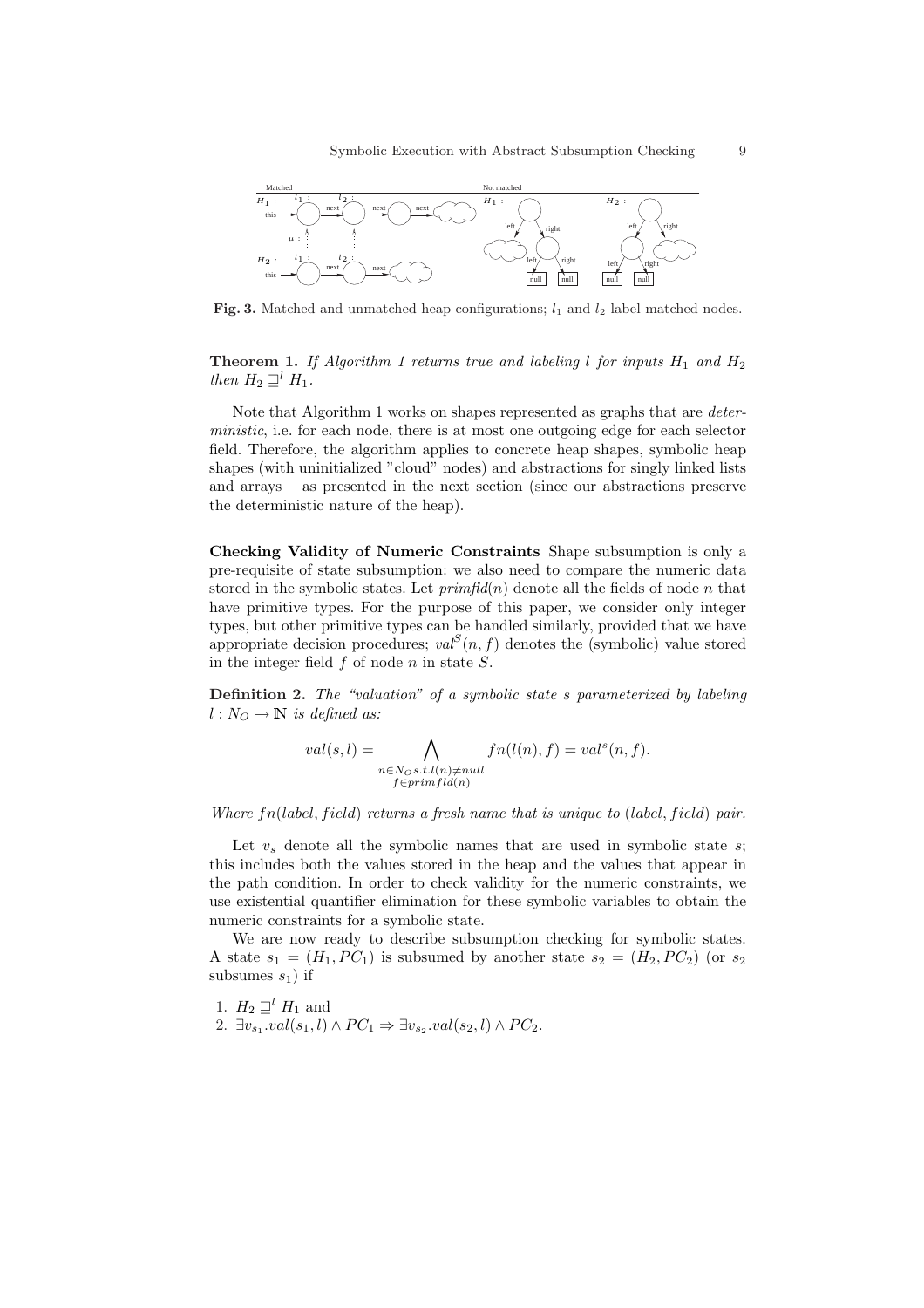

Fig. 4. State Subsumption

The complexity for one subsumption step includes the complexity of heap traversal  $(O(n)$  where n is the size of the heap) and the complexity for checking numeric constraints. While the complexity of checking numerical constraints cannot be avoided, we believe that the complexity of heap traversal can be somewhat alleviated if it is performed during garbage collection. However we need to experiment further with this idea.

As an example, consider two symbolic states in Figure 4, where  $s_1$  is subsumed by  $s_2$ . The corresponding heap configurations were matched and labeled as described before  $(H_2$  subsumes  $H_1$ ). The valuation encodes the constraints for the numeric fields, e.g. for the first list  $e_1 = v_1 \wedge e_2 = v_3$  encodes that the elem field of the node labeled by  $l_1$  (denoted by  $e_1$ ) has symbolic value  $v_1$  while the elem field of the node labeled by  $l_2$  (denoted by  $e_2$ ) has symbolic value  $v_3$ . The path condition puts further constraints on the symbolic values  $v_1$  and  $v_3$ . The path conditions may contain symbolic values that are not stored in the heap (e.g.  $v_5$  in  $s_2$ ) according to the program path that led to the symbolic state.

For state comparison, we normalize the numeric constraints, i.e., we use the Omega library for existential quantifier elimination – intuitively, for this example, we are only interested in the relative order of the data stored in the matched heap nodes. For  $s_1$  we compute  $\exists v_1, v_3, v_2 : e_1 = v_1 \wedge e_2 = v_3 \wedge v_1 < v_3 \wedge v_3 <$  $v_2$  which simplifies to  $e_1 < e_2$ . Note that since the third node in the list in  $s_1$  was not matched it is not represented in the constraint. Similarly, for  $s_2$ ,  $\exists v_1, v_2, v_5 : e_1 = v_1 \wedge e_2 = v_2 \wedge v_1 \leq v_5 \wedge v_5 \leq v_2$  simplifies to  $e_1 \leq e_2$ . And as  $e_1 < e_2 \Rightarrow e_1 \le e_2$  is valid and  $H_2$  subsumes  $H_1$ ,  $s_2$  subsumes  $s_1$ .

## 5 Abstractions

#### 5.1 Abstraction for Singly Linked Lists

The abstraction that we have implemented is inspired by [18, 27] and it is based on the idea of summarizing all the nodes in a maximally uninterrupted list segment with a *summary* node. The main difference between [18, 27] and the abstraction presented here is that we also keep track of the numeric data stored in the summary nodes and we give special treatment to un-initialized nodes. The numeric data stored in the abstracted list is summarized by setting the valuation for the summary node to be a disjunction of the valuations of the summarized symbolic nodes. Intuitively, a summary node stores the *union* of the values stored in the summarized nodes. Subsumption can then be used as before to perform state matching for abstract states (see Algorithm 1 where summary nodes are treated in the same way as the heap object nodes).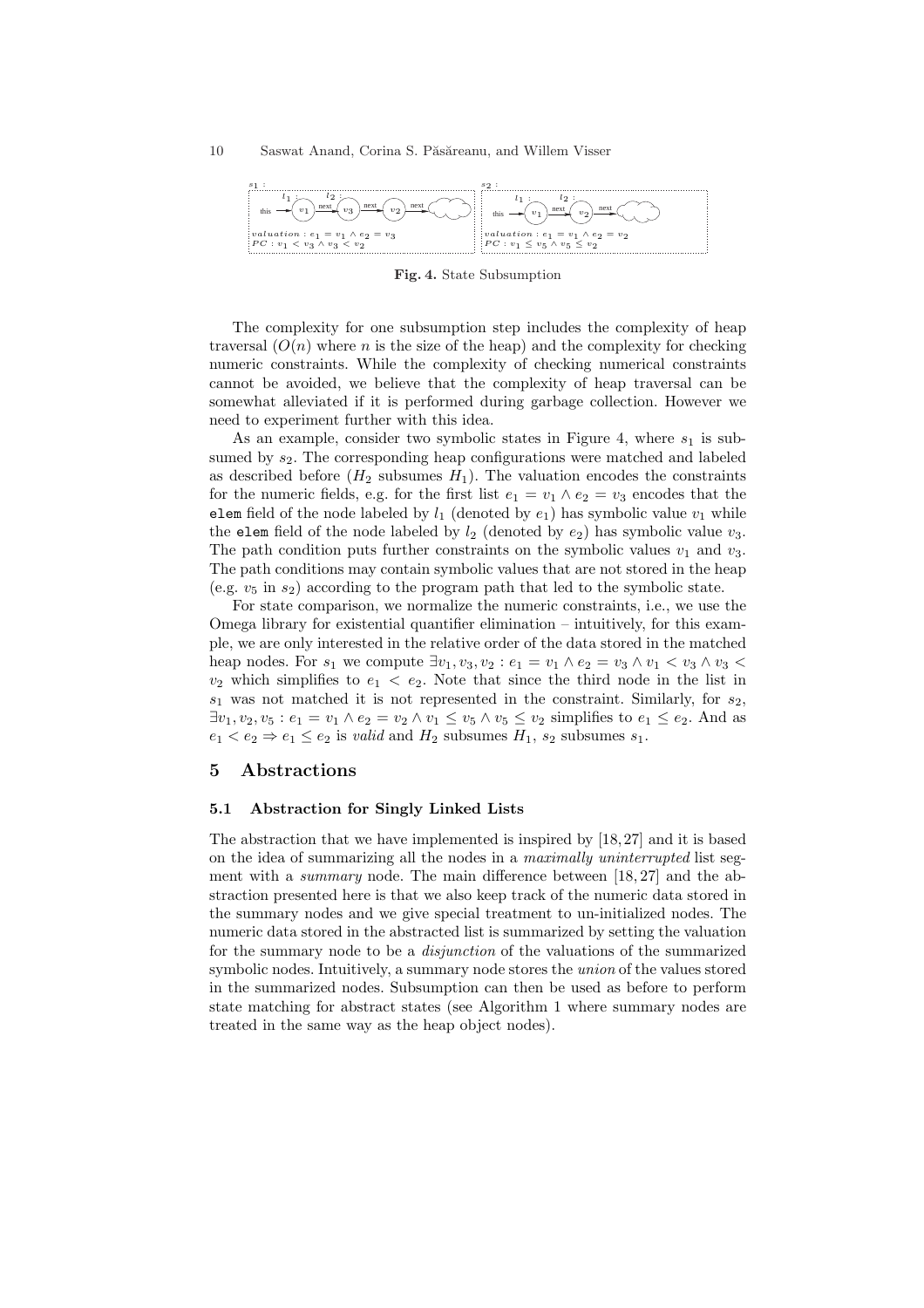**Definition 3.** A node n is defined as an interrupting node, or simply an interruption if n satisfies at least one of following conditions:

- 1.  $n = \text{null}$
- 2.  $n =$ uninit
- 3.  $n \in \{m \text{ such that } (r,m) \in E_R\}$ , ie. n is pointed to by at least one reference variable.
- 4.  $\exists n_1, n_2$  such that  $(n_1, \texttt{next}, n), (n_2, \texttt{next}, n) \in E_F$ , ie. n must be pointed-to by at least two nodes (cyclic list).

An uninterrupted list segment is a segment of the list that does not contain an interruption. An uninterrupted list segment  $[u, v]$  is maximal if,  $(a, \texttt{next}, u) \in$  $E_F \Rightarrow a$  is an interruption and  $(v, \texttt{next}, b) \in E_F \Rightarrow b$  is an interruption.

The abstraction mapping  $\alpha$  between symbolic heap configurations replaces all maximally uninterrupted list segments in heap  $H$  with a summary node in  $\alpha(H)$ . If  $[u, v]$  is a maximally uninterrupted list segment in H:

- 1. Add a new summary node  $n_{sum}$  to the set of nodes  $N_Q$  of  $\alpha(H)$ .
- 2. If there is an edge  $(a, \texttt{next}, u) \in E_F^H$  replace  $(a, \texttt{next}, u)$  by  $(a, \texttt{next}, n_{sum}).$
- 3. If there is an edge  $(v, \texttt{next}, b) \in E_F^H$  replace  $(v, \texttt{next}, b)$  by  $(n_{sum}, \texttt{next}, b)$ .
- 4. Remove all nodes m in the list segment  $[u, v]$  and all edges incident on m or going out of  $m$ .

Note that the edges between the nodes in the list segment, which is replaced by a summary node, are not represented in the abstraction  $\alpha(H)$ . With this abstraction, Algorithm 1 is used to check subsumption for abstracted heaps.

In order to check validity of numeric constraints, the definition of valuation is modified as follows:

Definition 4. Valuation for an abstract state s, parameterized by labeling l is defined as,

$$
val^{abs}(s,l) = \bigwedge_{n \in (N_O \setminus N_S) s.t. l(n) \neq null} fn(l(n), f) = val^s(n, f)
$$
  

$$
\bigwedge_{f \in \text{primflds}(n)} \bigwedge_{n_{sum} \in N_S s.t. l(n) \neq null} \bigvee_{\substack{f \in \text{primflds}(n) \\ f \in \text{primflds}(t)}} fn(l(n_{sum}), f) = val^s(t, f)
$$

where,  $N_S \subseteq N_O$  represents the set of summary nodes in  $N_O$ , and sumnodes $(n_{sum})$ denotes the set of nodes that are summarized by  $n_{sum}$ .

Example To illustrate the approach, let us go back to the example presented in Section 3. Figure 5 depicts the abstraction for state  $s_{12}$  and the valuation for the abstracted heap configuration. The abstracted state is subsumed by state  $s_8$ . Note that we don't explicitly summarize list segments of size one (e.g. the second list element in  $s_8$ ) - in this case, the abstracted and the un-abstracted versions of a symbolic state are in fact the same.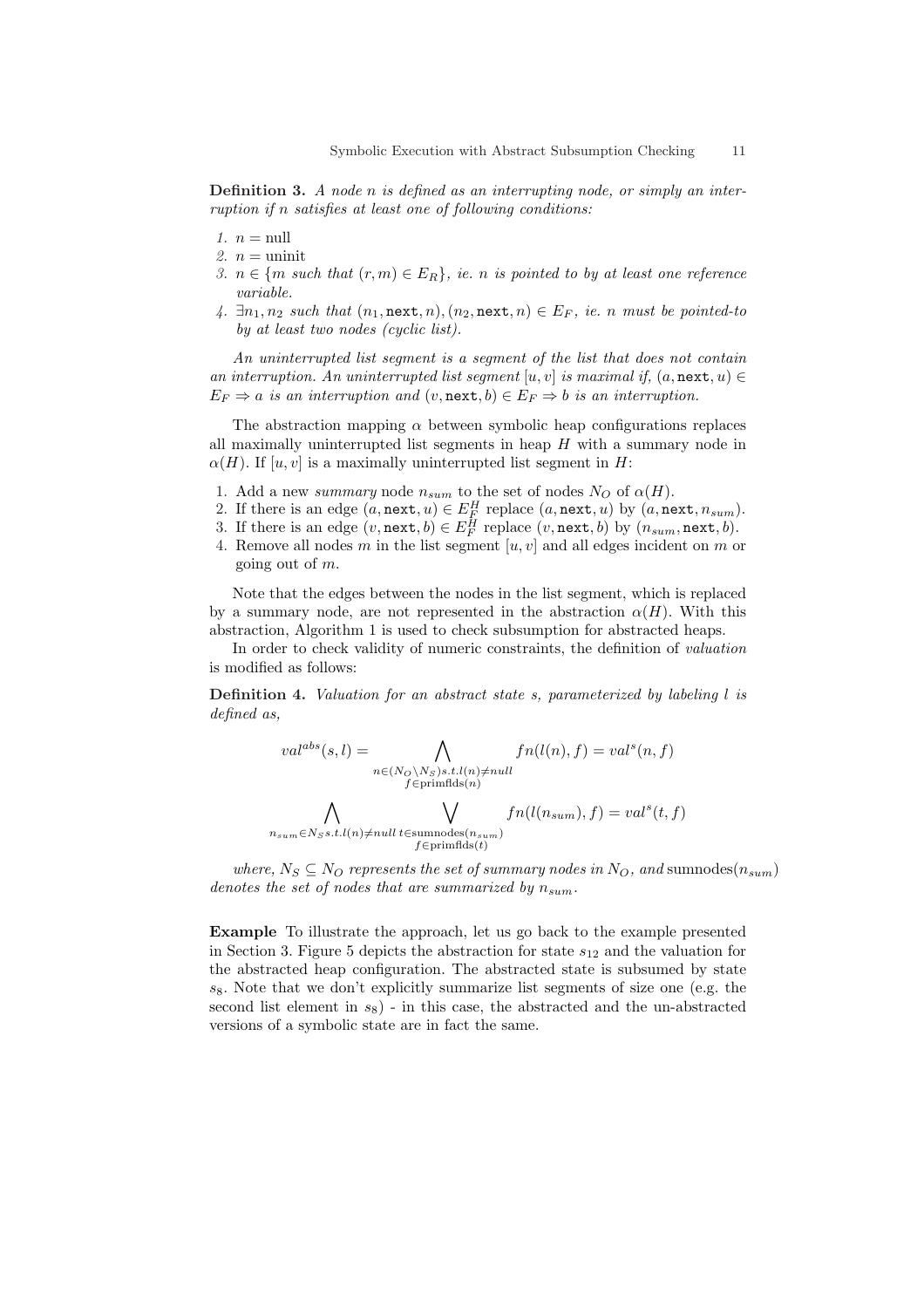

Fig. 5. Abstract subsumption between  $s_8$  and  $s_{12}$ 

Discussion Note that the list abstraction ensures that the number of possible abstract heap configurations is finite; however, it is still possible to have an infinite number of different constraints over the numeric data. Also note that the focus here is on abstracting heap structures, more specifically lists, and the numeric data stored in these structures. Therefore we ignored here the numeric values of local program variables, which may also be unbounded (they are currently discarded in the abstracted state). To address these issues, we plan to use predicate abstraction in conjunction with the abstractions presented here. This is the subject of future work.

As mentioned, the list abstraction that we use preserves the deterministic nature of the heap; therefore we can use Algorithm 1 for checking subsumption for abstract heap structures. However, this is not true in general for other abstractions (a summary node may have multiple outgoing edges for the same selector field). In the future we plan to study the decidability of subsumption checking for more general heap abstractions – see e.g.  $[17]$  – and we plan to extend our approach to these cases (e.g. through a conservative approximation of the algorithm for subsumption checking).

#### 5.2 Abstraction for Arrays

We extended our framework with subsumption checking and an abstraction for arrays of integers. The basic idea is to represent symbolic arrays as singly linked lists and to apply the (abstract) subsumption checking methods developed for lists. Specifically, we maintain the arrays as singly linked lists, which are sorted according to the relative order of the array indices. Consecutive (initialized) array elements are represented as linked nodes. And summary nodes are introduced between array elements that are not consecutive. These summary nodes model zero or more un-initialized array elements that may possibly exist in the (concrete) array. We must note that this is only one particular abstraction, and there may be others – we adopt this one because in this way we can leverage on our abstraction techniques for lists.

With this list representation we apply subsumption as before. However, the "roots" are now integer program variables that are used to index the array and the special summary nodes are treated as "normal" heap objects that contain unconstrained values. Abstraction is applied in a way similar to abstraction for linked lists. The interruptions are extended to contain the special summary nodes that were introduced to model un-initialized array segments. Note that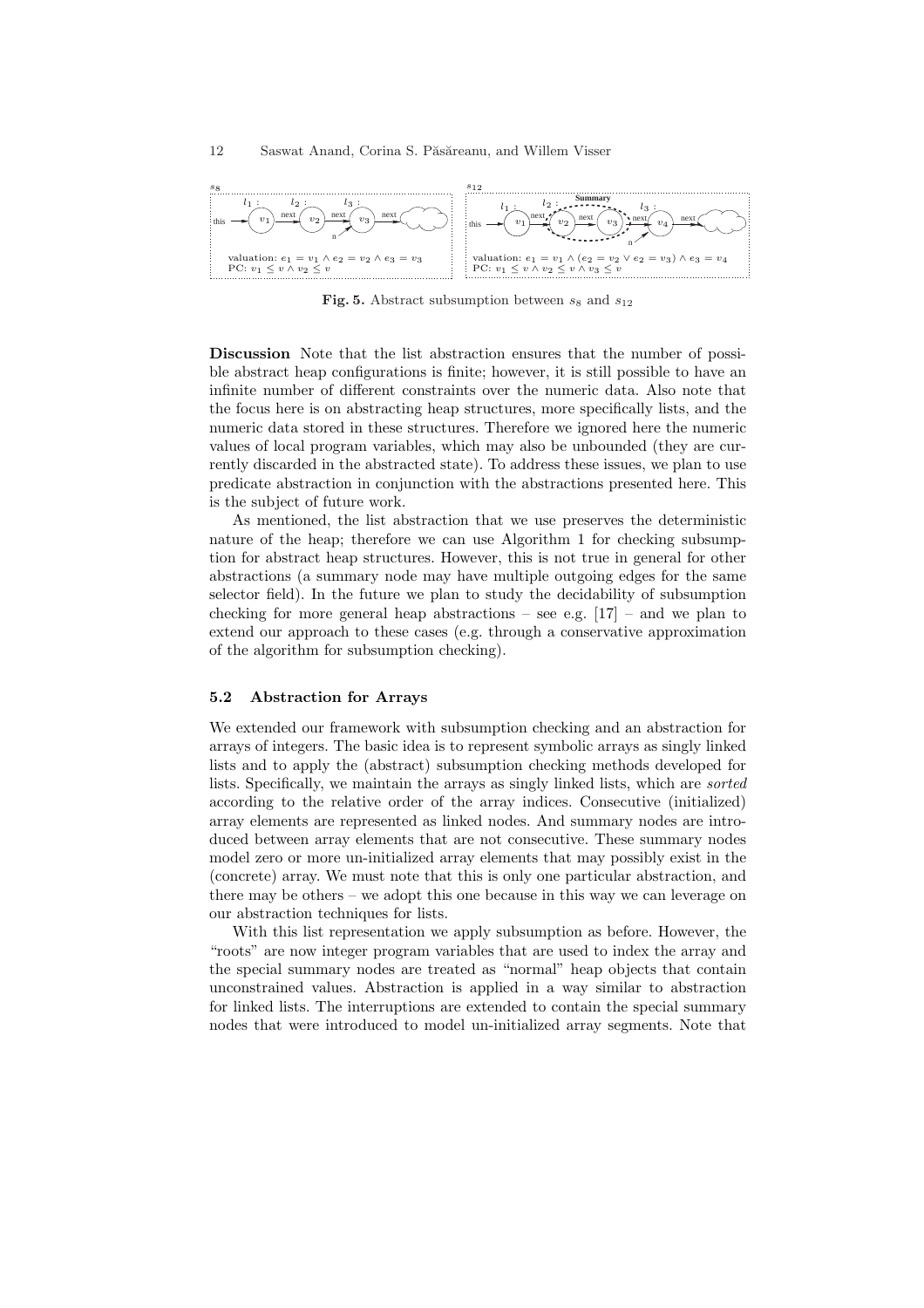subsumption becomes "approximate", i.e., we might miss the fact that a state subsumes another, but it is never the case that we say that a state subsumes another state incorrectly.

Array representation A symbolic array  $A$  is represented by a a collection of array cells and a symbolic value len representing the array length. Each array cell c is a tuple  $(index, elem): index$  is a symbolic value representing the index in the array and elem is a symbolic value representing the value stored in the array at position index.

The array cells are stored in a singly linked list which is sorted according to the relative order of the indices of the cells. Each list element corresponds to an array cell in A. Given array cell c, let  $index(c)$  and  $elem(c)$  denote the index and the value of c; also let  $next(c)$  denote the cell that is next to c in the list.

The following invariants hold for the list.

- 1. index of first node is greater than or equal to 0.
- 2. index of last node is less than len.
- 3. For each array cell c, other than the last cell,  $index(c) < index(next(c))$ .

Note that our implementation maintains these invariants during lazy initialization, i.e., whenever symbolic execution accesses an un-initialized array cell, it initializes it non-deterministically to a previously created cell or to a new cell to be placed either between two existing cells that may not be consecutive, or at the end or at the beginning of the list. The path condition is also updated to encode this information. As discussed, in order to check subsumption, we further introduce additional summary nodes between nodes that represent non-consecutive array elements.

**Data:** Sorted linked list  $H^A = (N, E)$  representing array A **Result:** Sorted linked list  $H^{\prime A} = (N', E')$  that contains additional summary nodes foreach  $c$  in  $N_Q$  do add c to  $N'_O$ ; if c is the first element in  $H^A \wedge PC \Rightarrow index(c) = 0$  is invalid then add a special summary node  $n_*$  before c in  $H^{'A}$ ; end if c is the last element in  $A \wedge PC \Rightarrow index(c) = len - 1$  is invalid then add a special summary node  $n_*$  after c in  $H^{\prime A}$ ; else  $next(c) :=$  cell following c in A; if  $PC \Rightarrow index(c) = index(next(c)) - 1$  is invalid then add a special summary node  $n_*$  after c in A'; end end end

Algorithm 2: Building sorted linked lists representing symbolic arrays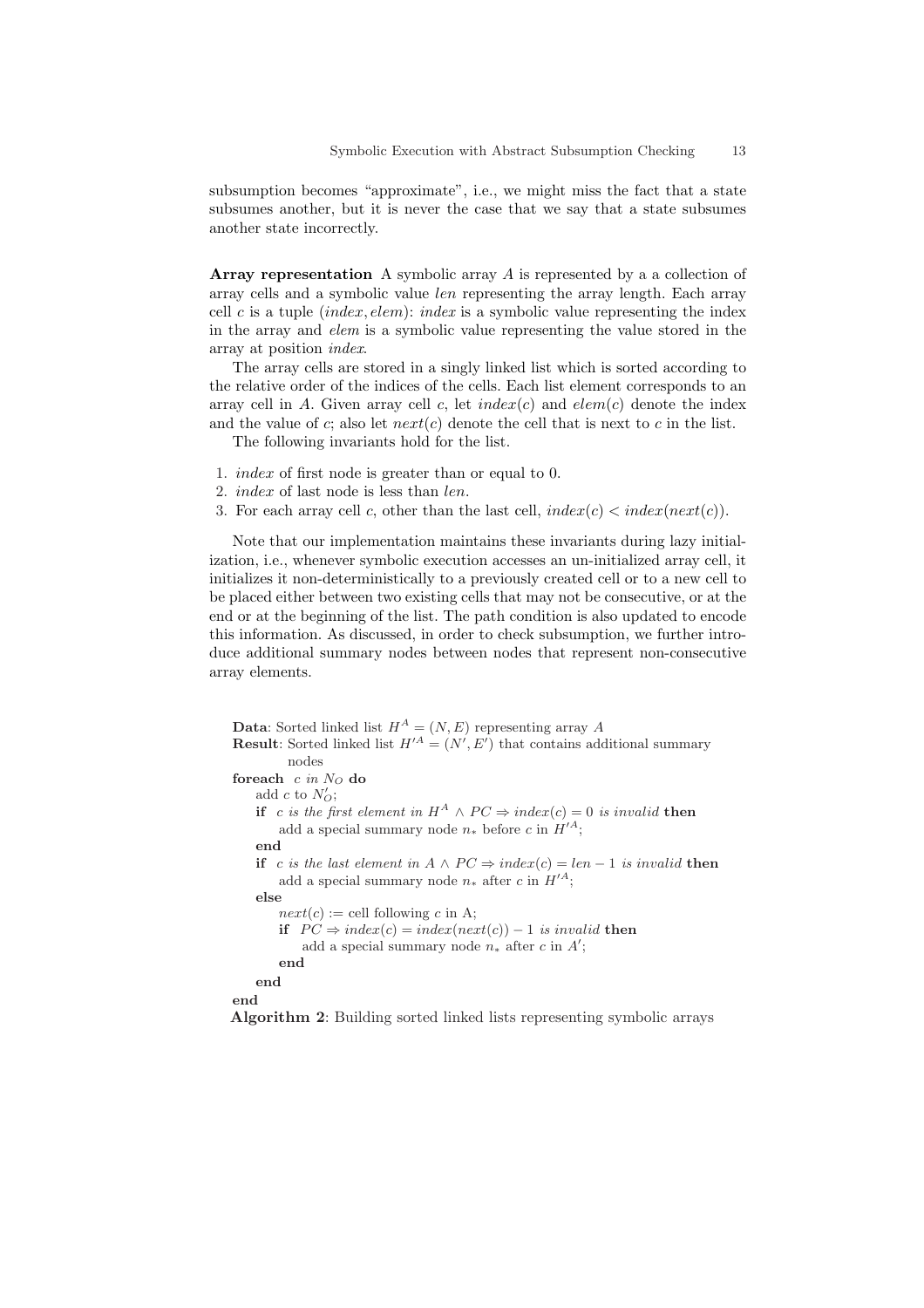#### 14 Saswat Anand, Corina S. Păsăreanu, and Willem Visser

Algorithm 2 ensures that if two array cells  $c_1$  and  $c_2$  may represent nonadjacent array elements, then they are represented as list nodes separated by special summary nodes  $(n_*)$ . On the other hand, if  $c_1$  and  $c_2$  represent two consecutive elements, they are connected directly by a next link. Similarly, if the first (last) cell of the array may not represent the first(last) element of the array, a special summary node is added before (after) the node.

With this transformation, we can apply subsumption checking as before. However, the "roots" of the heap representing the array now include a variable pointing to the head of the list (that represents the array), and all integer program variables that index array elements – these variables are manually selected by the user. These variables are the analog of the *reference variables*  $r \in R$ , and are denoted by *I*.  $val^s(i), i \in I$  denotes the (symbolic) value of i.

Abstraction over arrays is very similar to the one used for lists. It summarizes maximally uninterrupted segments corresponding to consecutive array elements. However, the definition for an interruption is slightly different, as it considers the special summary nodes introduced by Algorithm 2 as interruptions.

**Definition 5.** A node c in is an interruption if  $c = n_*$ , or c=null, or c represents an array cell such that  $\exists i \in I.val^s(i) = index(c)$ .

Abstraction involves replacing all uninterrupted segments with a summary node (similar to list abstraction). Note that this abstraction can be improved further, by mapping all contiguous segments of (summary and non-summary) nodes that are not pointed to by local variables to a (new) summary node.

**Example** Consider the symbolic array in Figure 6 (a):  $v_0 \nvert v_5$  are symbolic values stored in the initialized array elements. The concrete values 0..3 and the symbolic values j and n are array indices. Note that j and n are constrained by the path condition; len is a symbolic value representing the array length. Local program variables lo and hi are used to index the array. Figure 6 (b) shows the list representation for the symbolic array. The list is sorted according to the relative order of indices.

In the example the first four array elements are represented by nodes that are directly connected, as they have consecutive indices. However, the 5th array element is separated from the other nodes by two summary nodes (marked with a "\*"). Note that unlike "clouds", these summary nodes are not completely unconstrained (we know their relative order in the array). We use the Omega library to decide if two elements have consecutive indices (in which case they are directly connected in the list). Figure 6 (c) shows the abstracted list, obtained with the method described before, where we consider the two variables lo and hi as interruptions; the "\*" nodes are also considered interruptions.

## 6 Experiments

We have implemented (abstract) subsumption checking on top of the symbolic execution framework implemented in JPF; the implementation uses the Omega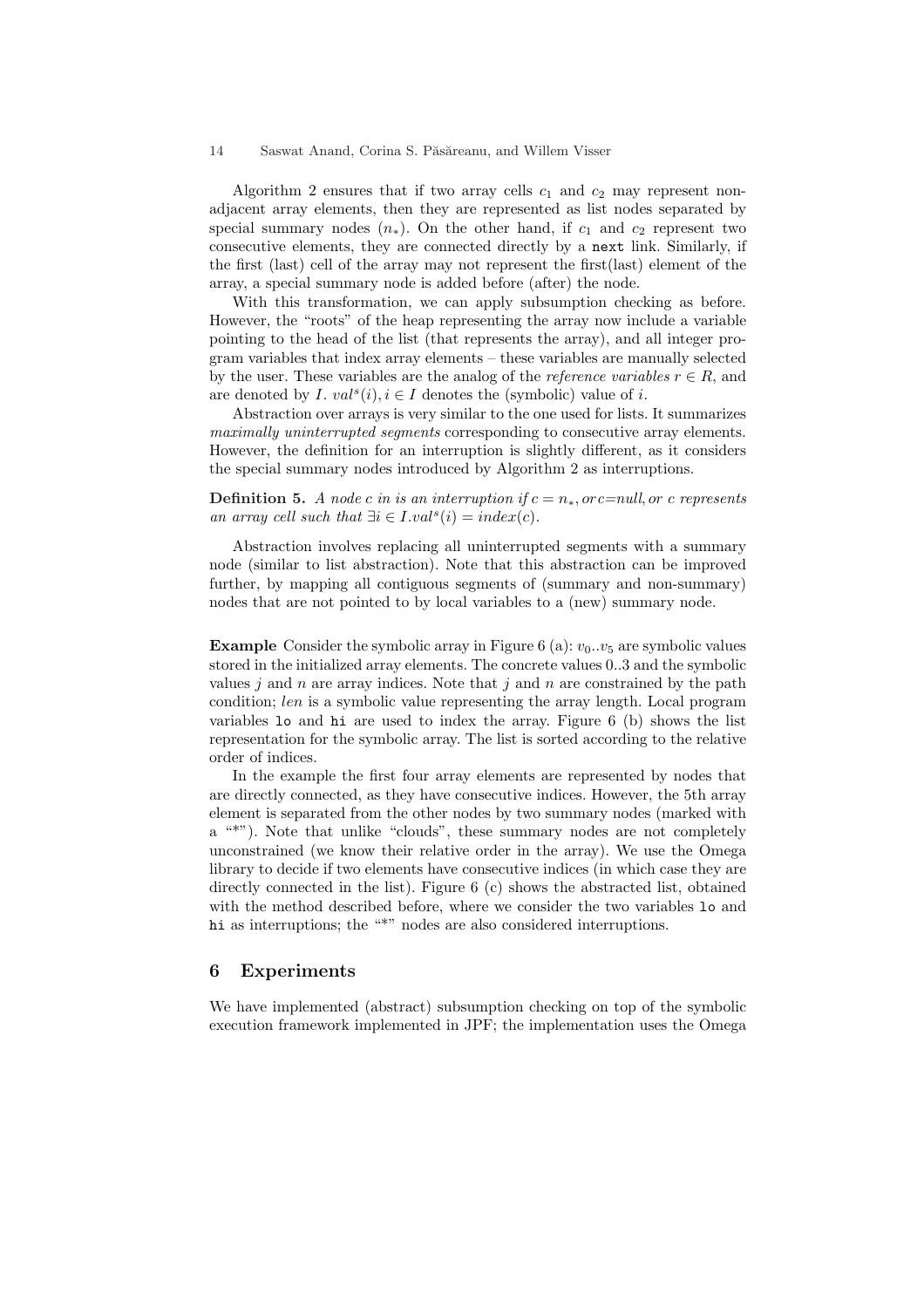

Fig. 6. A symbolic array (a), its list representation (b) and its abstraction (c)

library as a decision procedure. We describe here its application to error detection and test input generation.

Error Detection We applied our framework for error detection in two Java programs, that manipulate lists and arrays respectively (the code is shown in the appendix).

The first program, shown in Fig. 7, is a list partition taken from [6]. The method takes as input an acyclic linked list l and an integer v and it removes all the nodes whose elem fields are greater than v; the removed elements are stored in a new list, which is pointed to by newl. A postcondition of the method is that all elements in the list l must have a value less than or equal to v. We analyzed a buggy version of this program for which the post-condition is not satisfied. Symbolic execution with abstract subsumption checking discovers the bug and it reports a counterexample of 10 steps, for an input list that has two elements, such that the first element is  $\leq v$ , and the second element is  $> v$ .

The second program, shown in Fig. 8, is an array partition taken from [1]. It is a buggy version of the partition function used in the QuickSort algorithm, a classic example used to study test generation. The function permutes the elements of the input array so that the resulting array has two parts: the first part contains values that are less than or equal to the chosen pivot value a[0]; while the second part has elements that are greater than the pivot value. There is an array bound check missing in the code at line L2 that can lead to an array bounds error. Symbolic execution with abstract subsumption checking reports a counterexample of 30 steps, for an input array that has four elements.

We also analyzed the corrected versions of the two partition programs. Symbolic execution with abstract subsumption checking finishes in both cases (without reporting any errors). For the list partition the analysis checked subsumption 23 times of which 11 states were found to be subsumed (12 unique states were stored). For the array partition the respective numbers were: 30 checks, with 17 subsumed and 13 states stored. This demonstrates the effectiveness of the abstractions in limiting the state space. We should note that subsumption checking without abstraction is not sufficient to limit the state space. This is in general the case for looping programs. Although in theory, we should check for subsumption at every program point to get maximum savings, it may be very expensive.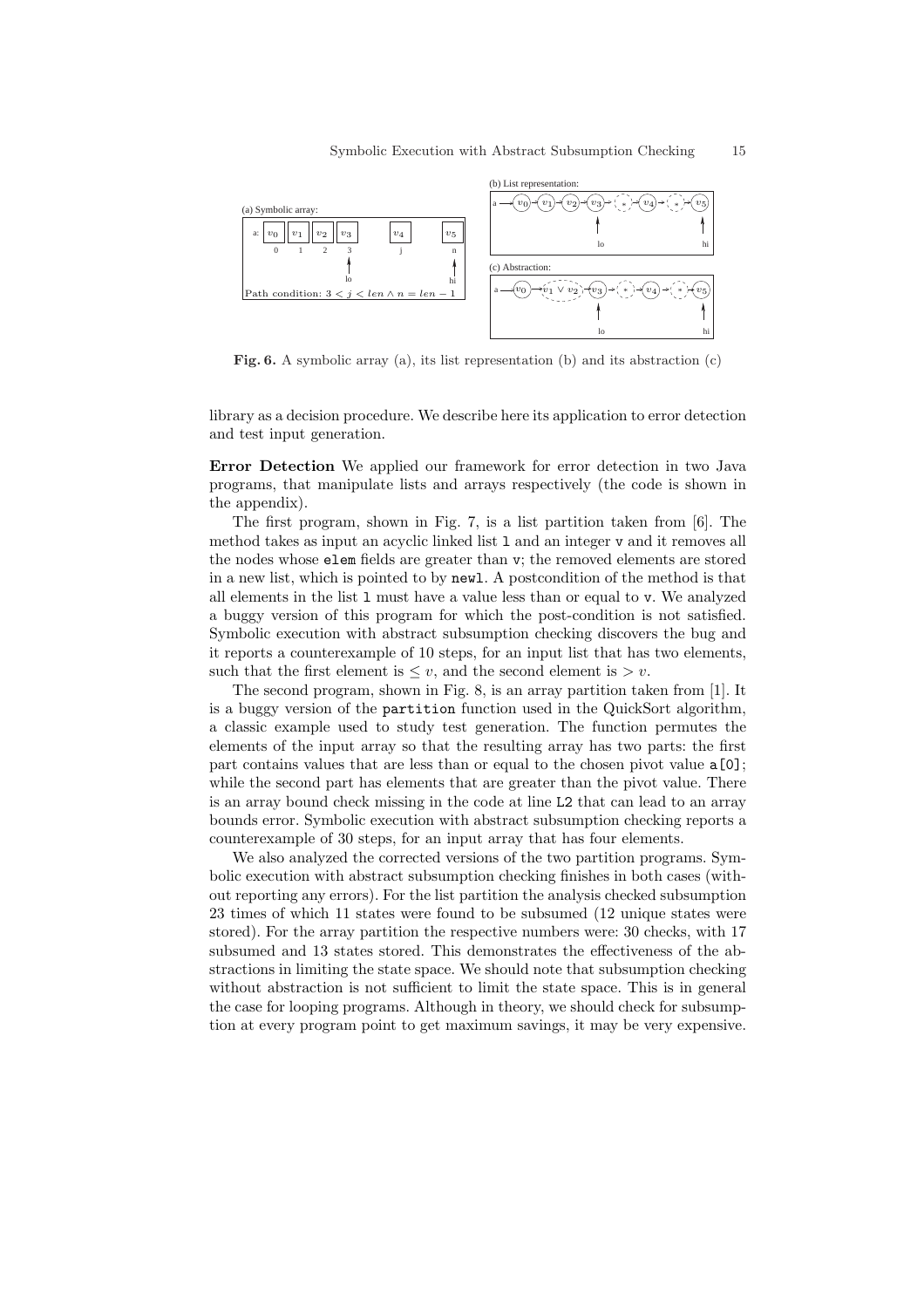In fact, in our experiments, we checked for subsumption inside every loop only once, before the body of the loop is executed.

We should note that these simple preliminary experiments show only the feasibility of the approach. A lot more experimentation and engineering is needed to be able to assess the merits of the approach on realistic programs. We should note that even for such small examples, traditional testing methods would not dicover the errors easily (e.g. a test-suite which gives 100% statement, or branch coverage might not be able to detect the errors).

Test Input Generation We used our framework for test case generation to achieve code coverage (branch coverage and predicate coverage [1]) for Java classes (tree-map, linked-list, fibonacci-heap). Test cases are sequences of API calls. We used symbolic execution to execute methods with un-specified input parameters and (abstract) subsumption checking to match states between API calls and to avoid the generation of redundant tests. We found that classic model checking and bounded symbolic execution could in some cases not even scale to achieve branch coverage. However augmenting these approaches with abstract matching achieved optimal coverage (even predicate coverage) within minutes. Although the abstractions we used were simpler than the ones described here (they encode the shape of the containers and discard the numeric data) these experiments show the merits of the general approach, that uses symbolic execution and shape abstractions to explore "interesting" feasible program behaviors.

## 7 Conclusion

We described a state space exploration approach that uses symbolic execution and subsumption checking for the analysis of programs that manipulate heap structures and arrays. The approach explores only *feasible* program behaviors. We also defined abstractions for lists and arrays, to further reduce the explored symbolic state space. We implemented the approach in the Java PathFinder tool and we applied it for error detection and test input generation in Java programs.

The approach presented here is complementary to over-approximation abstraction methods and it can be used in conjunction with such methods, as an efficient way of discovering counter-examples that are guaranteed to be feasible. We view the integration of the two approaches as an interesting topic for future research. For the future, we also plan to investigate how/if our approach extends to other shape abstractions and to use predicate abstraction for the numeric program data. Moreover we plan to investigate the use of subsumption checking for compositional analysis of large programs. The presented abstractions were used in the context of falsification; however, we believe that they have merit in the context of verification - this could be achieved by storing the abstracted state and starting the symbolic execution from this abstracted state.

# References

1. T. Ball. A theory of predicate-complete test coverage and generation. MSR-TR-2004-28, 2004.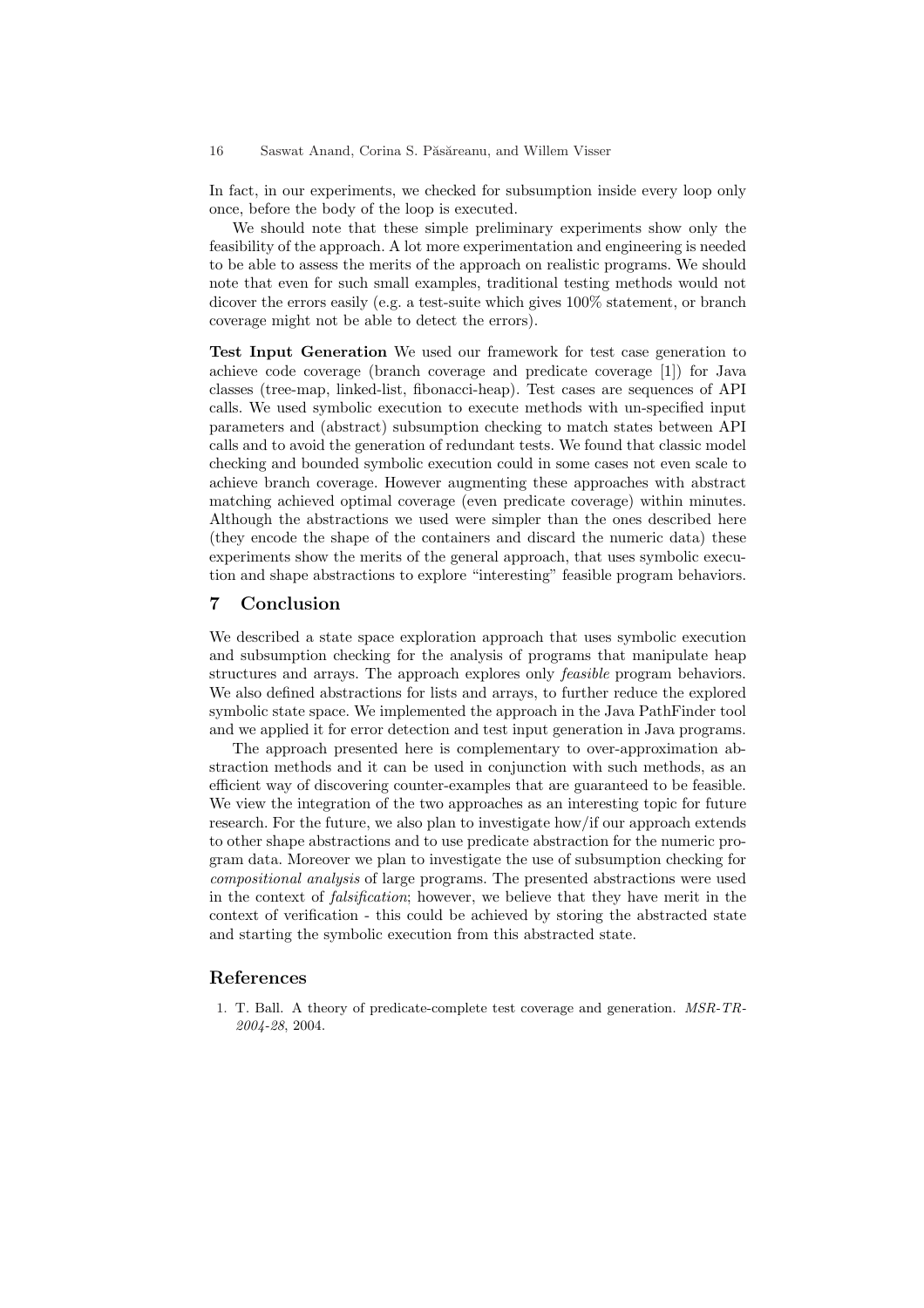- 2. T. Ball, O. Kupferman, and G. Yorsh. Abstraction for falsification. In Proc. of CAV'05, 2005.
- 3. T. Ball and S. K. Rajamani. The slam toolkit. In Proc of CAV '01, 2001.
- 4. S. Chaki, E. Clarke, A. Groce, S. Jha, and H. Veith. Modular verification of software components in C. ACM Trans. Computer Systems, 30(6):388–402, 2004.
- 5. D. Dams and K. S. Namjoshi. Shape analysis through predicate abstraction and model checking. In Proc. VMCAI, 2003.
- 6. C. Flanagan and S. Qadeer. Predicate abstraction for software verification. In Proc. POPL, 2002.
- 7. R. Ghiya and L. J. Hendren. Is it a tree, a DAG, or a cyclic graph? a shape analysis for heap-directed pointers in c. In Proc of POPL, pages 1–15, 1996.
- 8. P. Godefroid, N. Klarlund, and K. Sen. Dart: Directed automated random testing. In Proc. PLDI, 2005.
- 9. D. Gopan, F. DiMaio, N. Dor, T. Reps, and M. Sagiv. Numeric domains with summarized dimensions. In Proc. TACAS, 2004.
- 10. D. Gopan, T. Reps, and M. Sagiv. Numeric analysis of arrays operations. In Proc. 32nd POPL, 2005.
- 11. T. A. Henzinger, R. Jhala, R. Majumdar, and G. Sutre. Software verification with blast. In Proc. of SPIN'03, volume 2648 of LNCS, 2003.
- 12. G. J. Holzmann and R. Joshi. Model-driven software verification. In Proc. 11th SPIN Workshop, volume 2989 of LNCS, Barcelona, Spain, 2004.
- 13. Java PathFinder. +http://javapathfinder.sourceforge.net+.
- 14. S. Khurshid, C. Pasareanu, and W. Visser. Generalized symbolic execution for model checking and testing. In Proc. TACAS'03, Warsaw, Poland, April 2003.
- 15. S. Khurshid and Y. Suen. Generalizing symbolic execution to library classes. In Proc. 6th PASTE, 2005.
- 16. J. C. King. Symbolic execution and program testing. Commun. ACM, 19(7):385– 394, 1976.
- 17. V. Kuncak and M. Rinard. Existential heap abstraction entailment is undecidable. In Proc. of SAS, 2003.
- 18. R. Manevich, E. Yahav, G. Ramalingam, and M. Sagiv. Predicate abstraction and canonical abstraction for singly-linked lists. In Proc. VMCAI, Paris, 2005.
- 19. C. Pasareanu and W. Visser. Verification of java programs using symbolic execution and invariant generation. In Proc of SPIN'04, volume 2989 of LNCS, 2004.
- 20. C. S. Păsăreanu, M. B. Dwyer, and W. Visser. Finding feasible abstract counterexamples. STTT, 5(1):34–48, November 2003.
- 21. C. S. Păsăreanu, R. Pelánek, and W. Visser. Concrete model checking with abstract matching and refinement. In Proc. CAV'05, 2005.
- 22. W. Pugh. The Omega test: A fast and practical integer programming algorithm for dependence analysis. Commun. ACM, 31(8), Aug. 1992.
- 23. S. Sagiv, T. W. Reps, and R. Wilhelm. Parametric shape analysis via 3-valued logic. TOPLAS, 2002.
- 24. K. Sen, D. Marinov, and G. Agha. Cute: A concolic unit testing engine for c. In Proc. 5th ACM Sigsoft ESEC/FSE, 2005.
- 25. W. Visser, K. Havelund, G. Brat, S. J. Park, and F. Lerda. Model checking programs. Automated Software Engineering Journal, 10(2), April 2003.
- 26. T. Xie, D. Marinov, W. Schulte, and D. Notkin. Symstra: A framework for generating object-oriented unit tests using symbolic execution. In Proc. TACAS 2005, 2005.
- 27. T. Yavuz-Kahveci and T. Bultan. Automated verification of concurrent linked lists with counters. In Proc of SAS, volume 2477 of LNCS, 2002.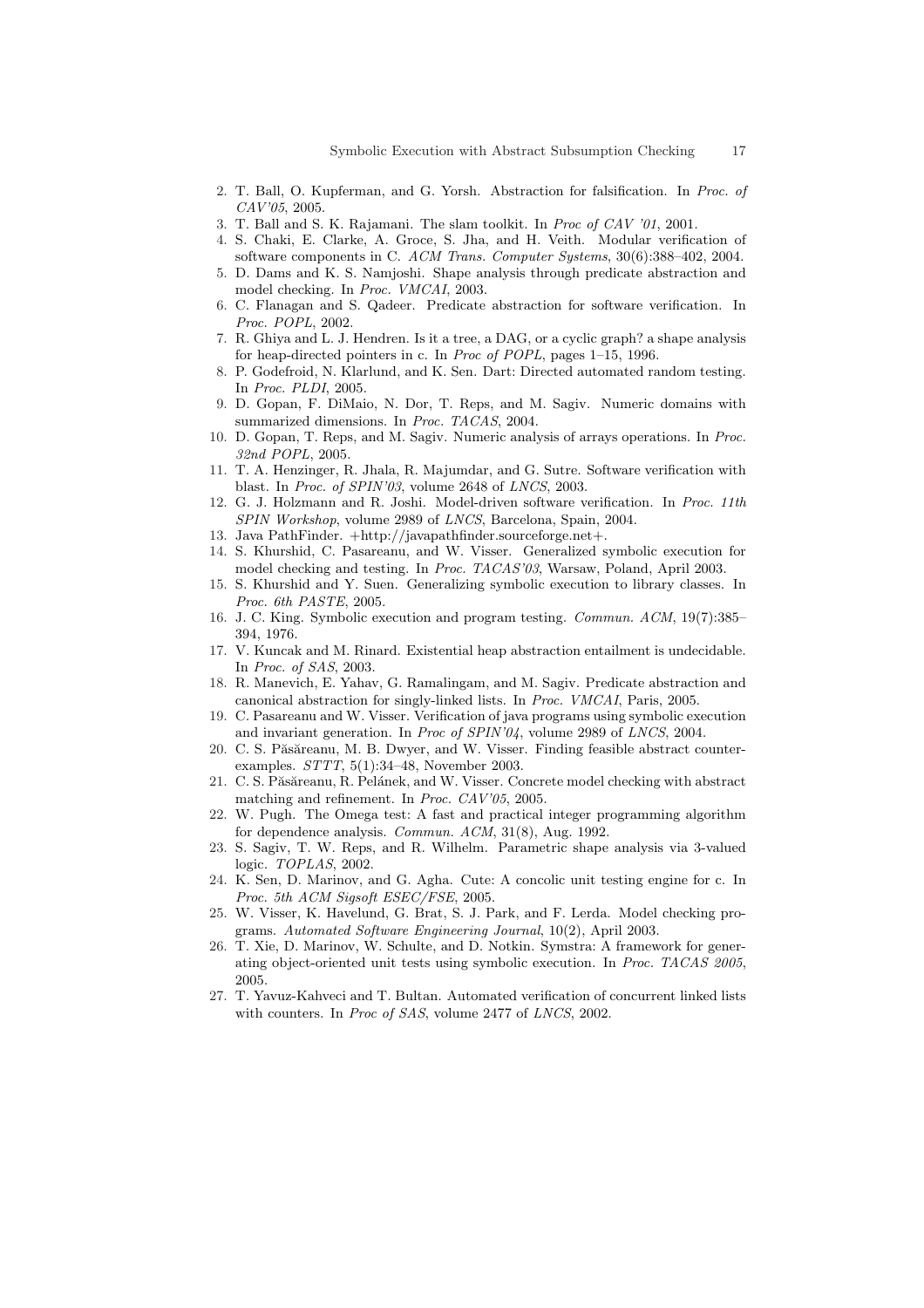# A Appendix

```
class ListPartition{
 List list = new List();
 Node l = list(root;Node curr, prev, newl, nextCurr;
 int v;
 public void partition(){
   prev = new1 = null;curr = 1;while(curr != null){nextCurr = curr.next;
      if( curr.elem > v ){
       //if(prev != null &&
       // nextCurr != null) //bug
       if(prev != null) //fix
         prev.next = nextCurr;
        if(curr == 1) 1 = nextCurr;curr.next = newl;
       new1 = curr;
      }
      else prev = curr;
      curr = nextCurr;
   } check();} }
        (a) Original code
                                    class Partition{
                                      SymList list = new SymList();
                                      SymNode l = list(root();
                                      SymNode curr, prev, newl, nextCurr;
                                      Expression v = new SymbolicInteger();
                                      public void partition(){
                                        prev = newl = null;
                                        curr = 1;while(curr != null){
                                          Verify.ignoreIf(ifSubsumed(1));
                                          nextCurr = curr.get_next();
                                          if(curr.elem().GT(v)){
                                            //if(prev != null &&
                                            // nextCurr != null) //bug
                                            if(prev != null) //fix
                                              prev.set_next(nextCurr);
                                            if(curr == 1) 1 = nextCurr;curr.set_next(newl);
                                            new1 = curr;
                                          }
                                          else prev = curr;
                                          curr = nextCurr;
                                        } symCheck(); } }
```
(b) Instrumented code

Fig. 7. List Partition Example. IfSubsumed checks for state subsumption. It takes an integer argument that denotes the program counter, and it returns true only if the current program state is subsumed by a state which was observed before at that program point. If IfSubsumed returns true, then the model checker backtracks (as instructed by the Verify.ignoreIf method); otherwise, the current state is stored for further matching and the search continues. check() and its symbolic version symCheck() checks if method's post-condition is satisfied. The post-condition is: each element in the list pointed to by l after method's execution is less than or equal to v. This post-condition is not satisfied for the buggy program.